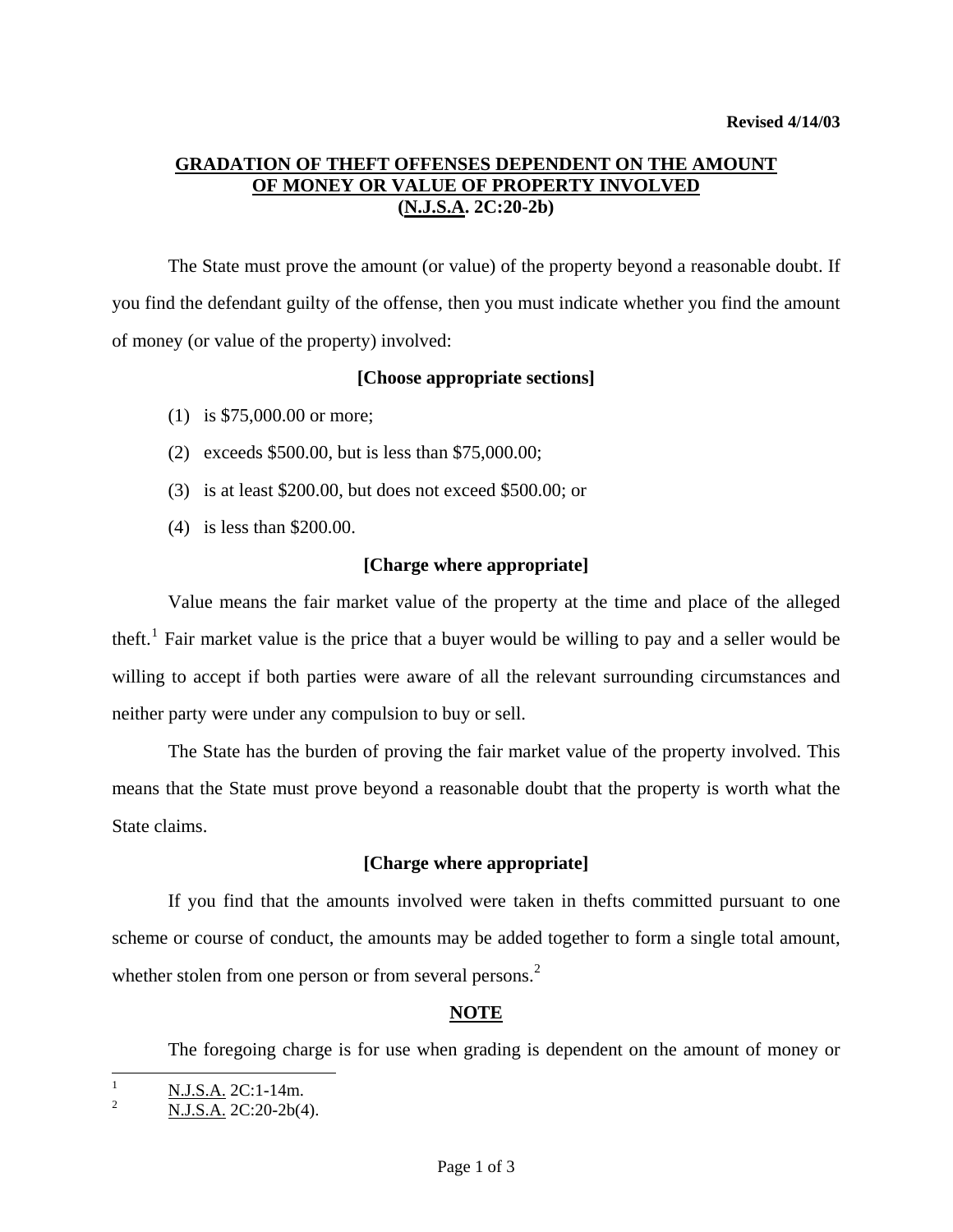#### **GRADATION OF THEFT OFFENSES DEPENDENT ON THE AMOUNT OF MONEY OR VALUE OF PROPERTY INVOLVED N.J.S.A. 2C:20-2b**

value of the property involved. Under N.J.S.A. 2C:20-2b, other factors may also determine grading, as follows:

(1) Theft is a crime of the second degree if:

#### **(Select appropriate section)**

- (**a)** The amount involved is \$75,000.00 or more;
- (**b)** The property is taken by extortion;
- (**c)** The property stolen is a controlled dangerous substance or controlled substance analog as defined in N.J.S.A. 2C:35-2 and the quantity is in excess of one kilogram; or
- **(d)** The property stolen is a person's benefits under federal or State law, or from any other source, which the Department of Human Services or an agency acting on its behalf has budgeted for the person's health care and the amount involved is \$75,000.00 or more;
- **(e)** The property stolen is human remains or any part thereof.
- (2) Theft is a crime of the third degree if:

#### **(Select appropriate section)**

- **(a)** The amount involved exceeds \$500.00 but is less than \$75,000.00;
- (**b)** The property stolen is a firearm, motor vehicle, vessel, boat, horse, domestic companion animal<sup>[3](#page-1-0)</sup> or airplane;
- **(c)** The property stolen is a controlled dangerous substance or controlled substance analog as defined in N.J.S.A. 2C:35-2 and the amount involved is less than \$75,000.00 or is undetermined and the quantity is one kilogram or less;
- (**d)** It is from the person of the victim;
- **(e)** It is in breach of an obligation by a person in his capacity as a fiduciary;
- (**f)** It is by threat not amounting to extortion;
- **(g)** It is of a public record, writing or instrument kept, filed or deposited according to law with or in the keeping of any public office or public servant;
- (**h)** The property stolen is a person's benefits under federal or State law, or from any other source, which the Department of Human

<span id="page-1-0"></span> 3 See N.J.S.A. 2C:20-1u for the definition of a domestic companion animal.